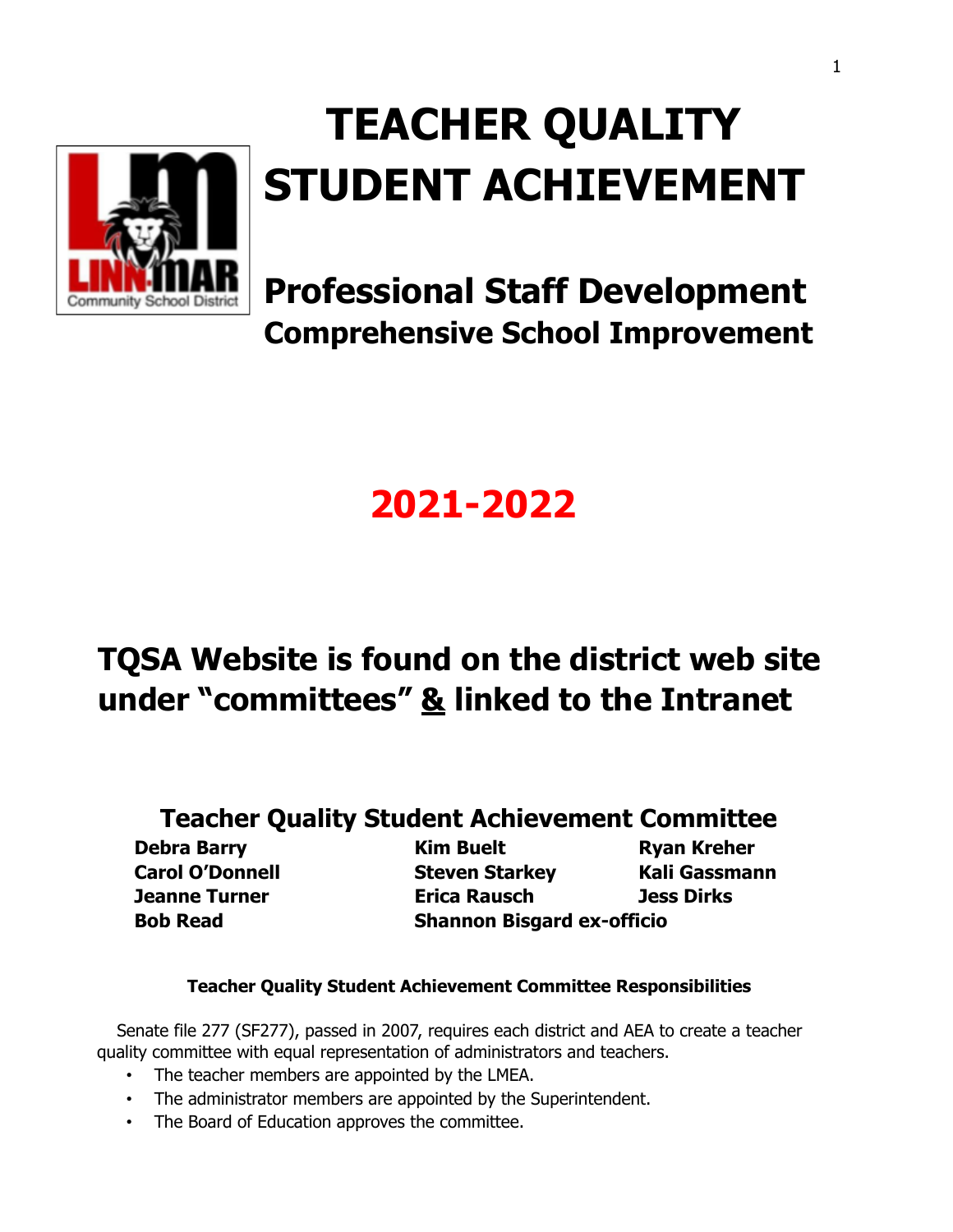The committee must function under the Iowa Open Meetings Law or Iowa Code Chapter 21. This includes conforming to the requirements regarding the timelines related to postings of meeting agendas, retention of official minutes and records.

#### **The duties of the Teacher Quality Student Achievement Committee are as follows:**

#### **1.Monitor the local implementation** of the Student Achievement and Teacher Quality program.

**2.** Following the Iowa Professional Development Model, **determine the use and distribution of the professional development funds**. As the legislative language states, "the use of the funds shall be balanced between the school district, attendance centers, and individual professional development plans." Additional SF277 language also states, "The goal for the use of the funds is to provide one additional contract day or the equivalent thereof for professional development."

All professional development plans, including district, attendance centers, and individual plans, must be aligned with the Iowa Professional Development Model (see page 4) including:

- The career development of individual teachers is aligned with the Iowa Teaching Standards (see page 5)
- Use of research-based instructional strategies is aligned with student needs and the district improvement goals
- Evidence of instructional improvement components includes student achievement data, analysis, theory, classroom demonstration and practice, technology integration, observations, reflection, and peer coaching.
- **3.Monitor the professional development in each attendance center** to ensure that the professional development meets the school district, agency, attendance center, and individual professional development plans.
- **4.Monitor the district teacher evaluation requirements** to ensure they are "conducted in a fair and consistent manner throughout the school district or agency. In addition to any negotiated evaluation procedures, develop model evidence for the Iowa Teaching Standards and criteria." The model evidence will minimize paperwork and focus on teacher improvement. The model evidence will determine which standards and criteria can be met with observation and which evidence meets multiple standards and criteria.
- **5.** Ensure the agreement negotiated pursuant to Chapter 20 determines **the compensation for teachers on the committee** for work responsibilities required beyond the normal work day.

After studying the data, analyzing the professional development needs at the individual, building, and district level, and carefully considering the options for ways funds may be used and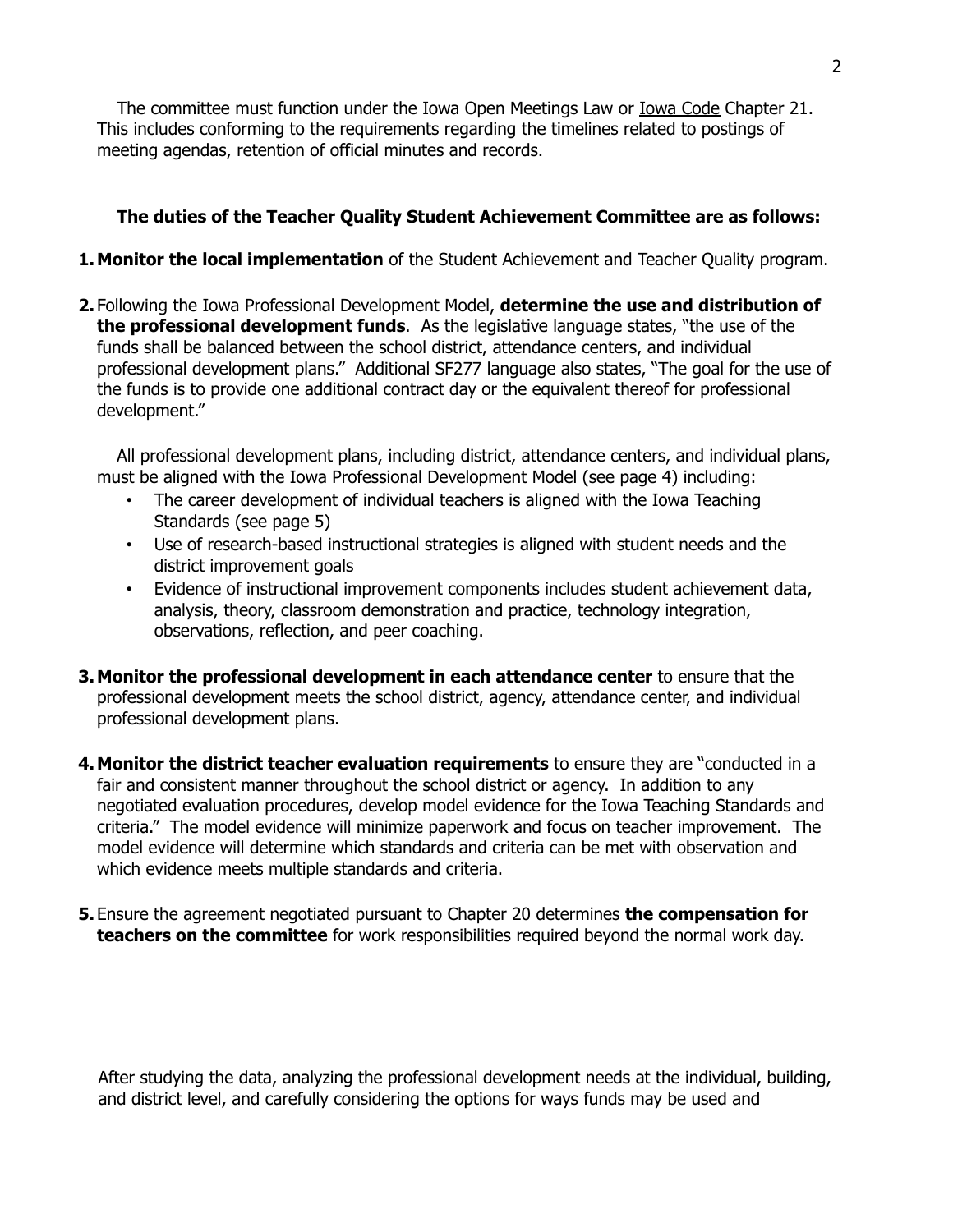distributed across the three levels, the Linn-Mar Teacher Quality Student Achievement Committee has determined the allocation and use of Professional Development funds.

#### A summary of this year's plan is outlined below:

| <b>Total PD Allocation from State</b> | \$346,715 |
|---------------------------------------|-----------|
| <b>Individual Allocation</b>          | \$248,537 |
| Committee Members (teachers)          | \$5,000   |
| <b>Building Allocation</b>            | \$98,178  |

The TQSA committee has developed criteria for Building Allocations/Expenditures based upon the Iowa Professional Development Model using the Plan, Do, Study, Act process.

- The PDSA criteria have been incorporated into application/reporting forms to be utilized for accountability of fund expenditures and effect on teaching and learning for the state report.
- The building leadership team will review the group or individual applications and will collaborate with the applicant(s) on the expectations for the activity or project.
- These forms, as well as samples for each level, can be found on the TQSA website linked from the district site (District – Committees – TQSA).

#### **Learning opportunities that are the most likely to result in increased student learning should get priority when deciding what to fund. See the state parameters below. PD most likely to get results Low likelihood PD**

| *Collective team effort                     | *Single events with no sustained activities |
|---------------------------------------------|---------------------------------------------|
| *Focused on research-based instruction in a | *No collaboration with peers to work on     |
| domain area                                 | extending the knowledge or skills           |
| *Data collected on how often and how well   | *Book study groups – discussion without     |
| teachers are using strategy                 | demonstration or lesson planning            |
| *Frequent and sustained over time           | *Make and take workshops                    |
| *Connects Pedagogy (way to teach) to        |                                             |
| Content (what to teach) to Student          |                                             |

#### **Based on previous years, here are successful LM uses of TQSA money:**

• Interactive workshops rather than sit & listen conferences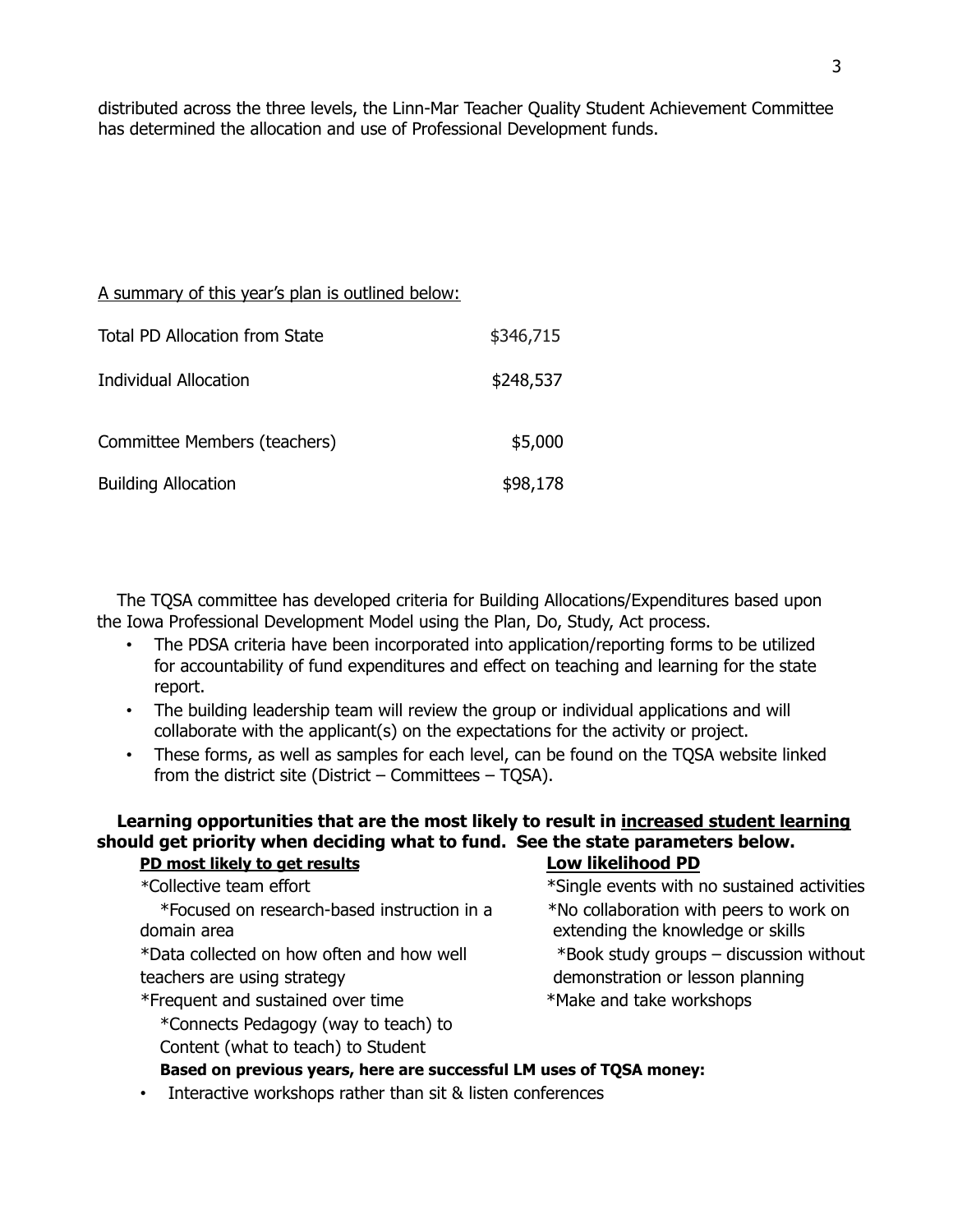• Teaching the trainers who then return to district & share this knowledge district-wide via workshop offerings

# **Jowa Professional Development Model**



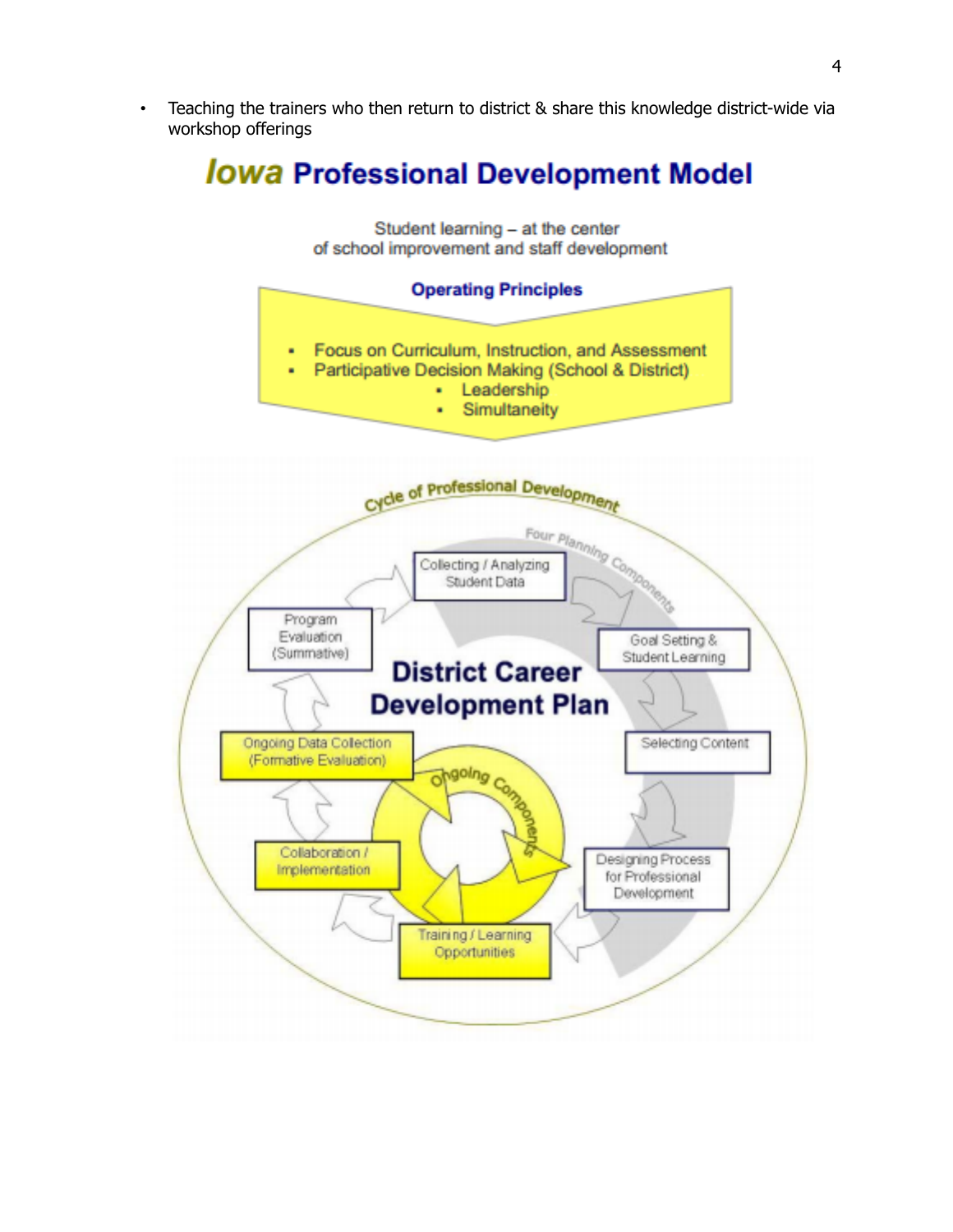### **Iowa Teaching Standards and Criteria**

| <b>Standard 1 Demonstrates ability to enhance</b>                                                                        | <b>Standard 2 Demonstrates competence in</b>                                                           |
|--------------------------------------------------------------------------------------------------------------------------|--------------------------------------------------------------------------------------------------------|
| academic performance and support for                                                                                     | content knowledge appropriate to the                                                                   |
| implementation of the school district's                                                                                  | teaching position.                                                                                     |
| student achievement goals.                                                                                               | a. Understands and uses key concepts, underlying                                                       |
| a. Provides multiple forms of evidence of student learning                                                               | themes, relationships, and different perspectives                                                      |
| and growth to students, families, and staff.                                                                             | related to the content area.                                                                           |
| b. Implements strategies supporting student, building,                                                                   | b. Uses knowledge of student development to make                                                       |
| and district goals.                                                                                                      | learning experiences in the content area meaningful                                                    |
| c. Uses student performance data as a guide for decision                                                                 | and accessible for every student.                                                                      |
| making.                                                                                                                  | c. Relates ideas and information within and across                                                     |
| d. Accepts and demonstrates responsibility for creating a                                                                | content areas.                                                                                         |
| classroom culture that supports the learning of every                                                                    | d. Understands and uses instructional strategies that                                                  |
| student.                                                                                                                 | are appropriate to the content area.                                                                   |
| e. Creates an environment of mutual respect, rapport,                                                                    |                                                                                                        |
| and fairness.                                                                                                            |                                                                                                        |
| f. Participates in and contributes to a school culture that                                                              |                                                                                                        |
| focuses on improved student learning.                                                                                    |                                                                                                        |
| g. Communicates with students, families, colleagues, and                                                                 |                                                                                                        |
| communities effectively and accurately                                                                                   |                                                                                                        |
| <b>Standard 3 Demonstrates competence in</b>                                                                             | <b>Standard 4 Uses strategies to deliver</b>                                                           |
| planning and preparing for instruction.                                                                                  | instruction that meets the multiple learning                                                           |
| a. Uses student achievement data, local standards, and                                                                   | needs of students.                                                                                     |
| the district curriculum in planning for instruction. Iowa                                                                | a. Aligns classroom instruction with local standards and                                               |
| Department of Education 2                                                                                                | district curriculum.                                                                                   |
| b. Sets and communicates high expectations for social,                                                                   | b. Uses research-based instructional strategies that                                                   |
| behavioral, and academic success of all students.                                                                        | address the full range of cognitive levels.                                                            |
| c. Uses student's developmental needs, backgrounds,                                                                      | c. Demonstrates flexibility and responsiveness in                                                      |
| and interests in planning for instruction.                                                                               | adjusting instruction to meet student needs.                                                           |
| d. Selects strategies to engage all students in learning. e.<br>Uses available resources, including technologies, in the | d. Engages students in varied experiences that meet                                                    |
| development and sequencing of instruction                                                                                | diverse needs and promote social, emotional, and                                                       |
|                                                                                                                          | academic growth.                                                                                       |
|                                                                                                                          | e. Connects students' prior knowledge, life experiences,                                               |
|                                                                                                                          | and interests in the instructional process.                                                            |
|                                                                                                                          | f. Uses available resources, including technologies, in<br>the delivery of instruction.                |
| <b>Standard 5 Uses a variety of methods to</b>                                                                           | <b>Standard 6 Demonstrates competence in</b>                                                           |
| monitor student learning.                                                                                                |                                                                                                        |
| a. Aligns classroom assessment with instruction.                                                                         | classroom management.                                                                                  |
| b. Communicates assessment criteria and standards to all                                                                 | a. Creates a learning community that encourages<br>positive social interaction, active engagement, and |
| students and parents.                                                                                                    | self-regulation for every student.                                                                     |
| c. Understands and uses the results of multiple                                                                          | b. Establishes, communicates, models, and maintains                                                    |
| assessments to guide planning and instruction.                                                                           | standards of responsible student behavior.                                                             |
| d. Guides students in goal setting and assessing their                                                                   | c. Develops and implements classroom procedures and                                                    |
| own learning.                                                                                                            | routines that support high expectations for student                                                    |
| e. Provides substantive, timely, and constructive feedback                                                               | learning. Iowa Department of Education 3                                                               |
| to students and parents.                                                                                                 | d. Uses instructional time effectively to maximize                                                     |
| f. Works with other staff and building and district                                                                      | student achievement.                                                                                   |
| leadership in analysis of student progress.                                                                              | e. Creates a safe and purposeful learning environment.                                                 |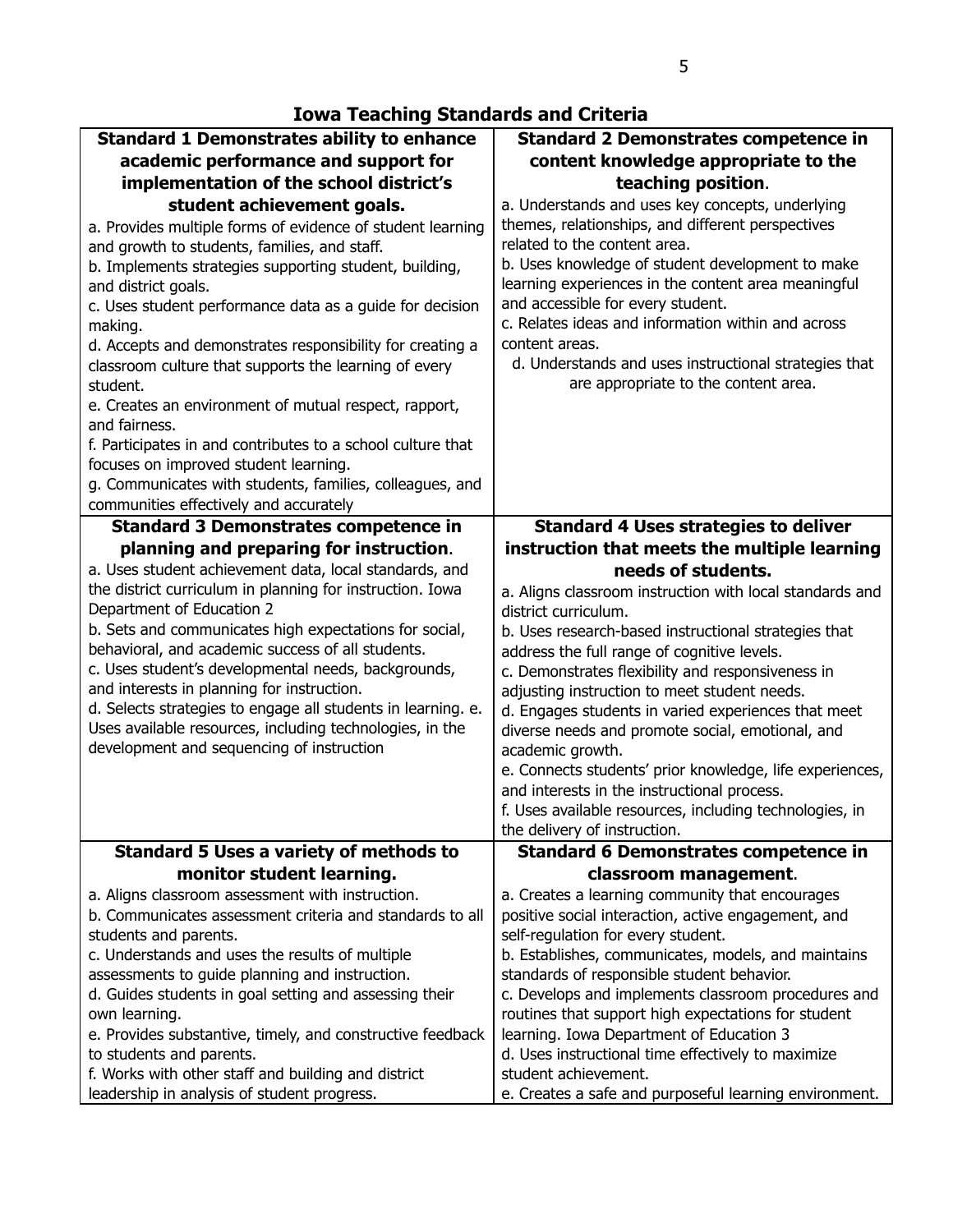### **Iowa Professional Development Standards**

- 1. Professional development aligns with the Iowa Teaching Standards
- 2. Professional development focuses on research-based instructional strategies aligned with the school district's student achievement needs and the long-range and annual improvement goals established by the district.
- 3. Professional development targets instructional improvement and is designed with the following components:
	- Student achievement data and analysis  $\triangle$  Theory
	- ⬥ Classroom demonstration and practice
	- ⬥ Observation and reflection
	- ⬥ Teacher collaboration
	- ⬥ Integration of instructional technology, if applicable
	- $\bullet$
- 4. Professional development includes an evaluation component that documents the improvement in instructional practice and the effect on student learning.
- 5. Professional development supports the career development needs of individual teachers.